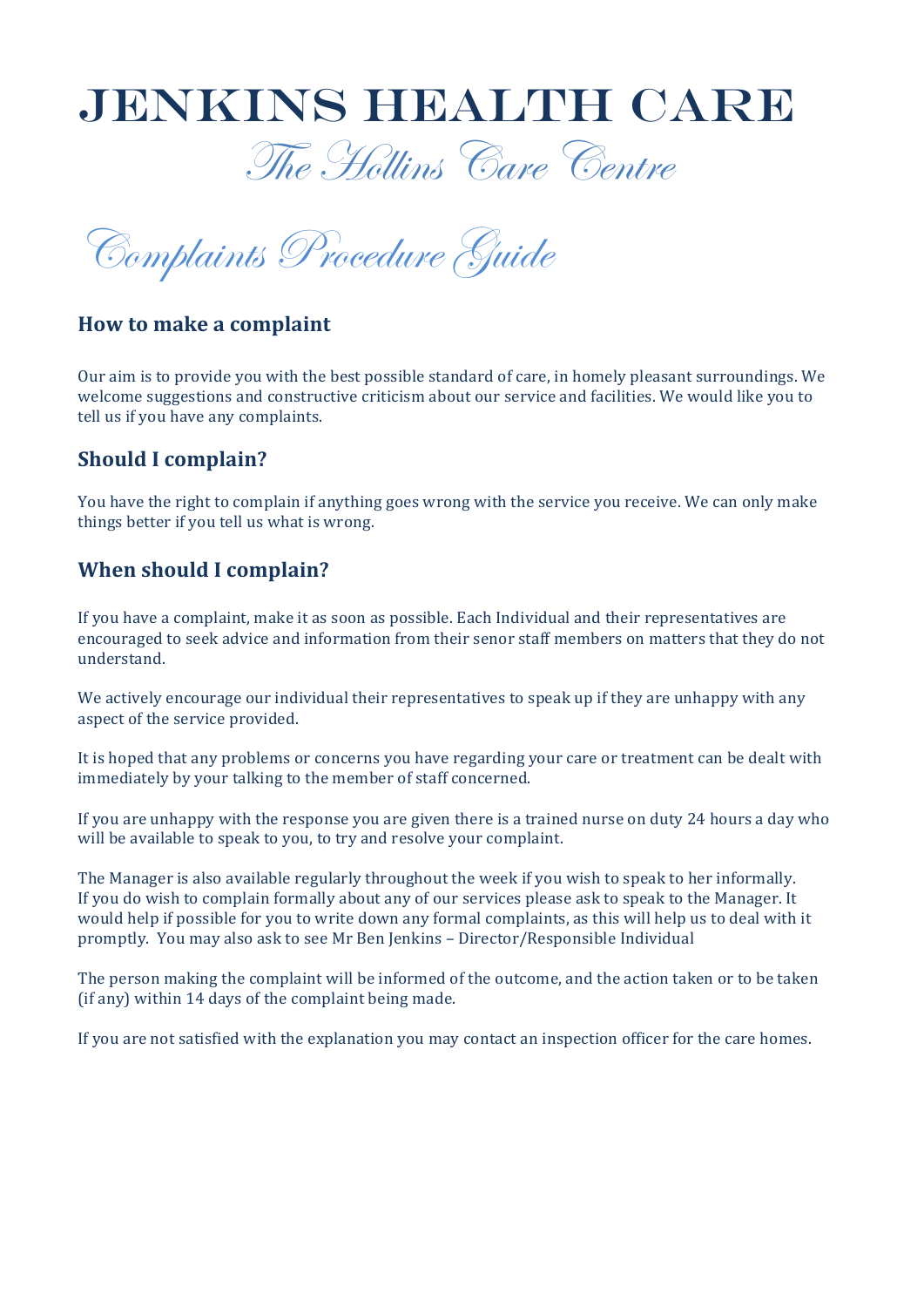

# **How to make a complaint**

Are you happy with your care?

**Yes No**

If No talk to the staff concerned.

Are you satisfied that your complaint has been resolved?

**Yes No**

If No talk to the Nurse in care.

Are you satisfied that your complaint has been resolved?

**Yes No**

If No Talk to the Manager and/or complain in writing.

Are you satisfied that your complaint has been resolved?

**Yes No**

If No Ask to see the directors

Are you satisfied that your complaint has been resolved?

**Yes No**

If No write to an inspection officer and or complaints officer.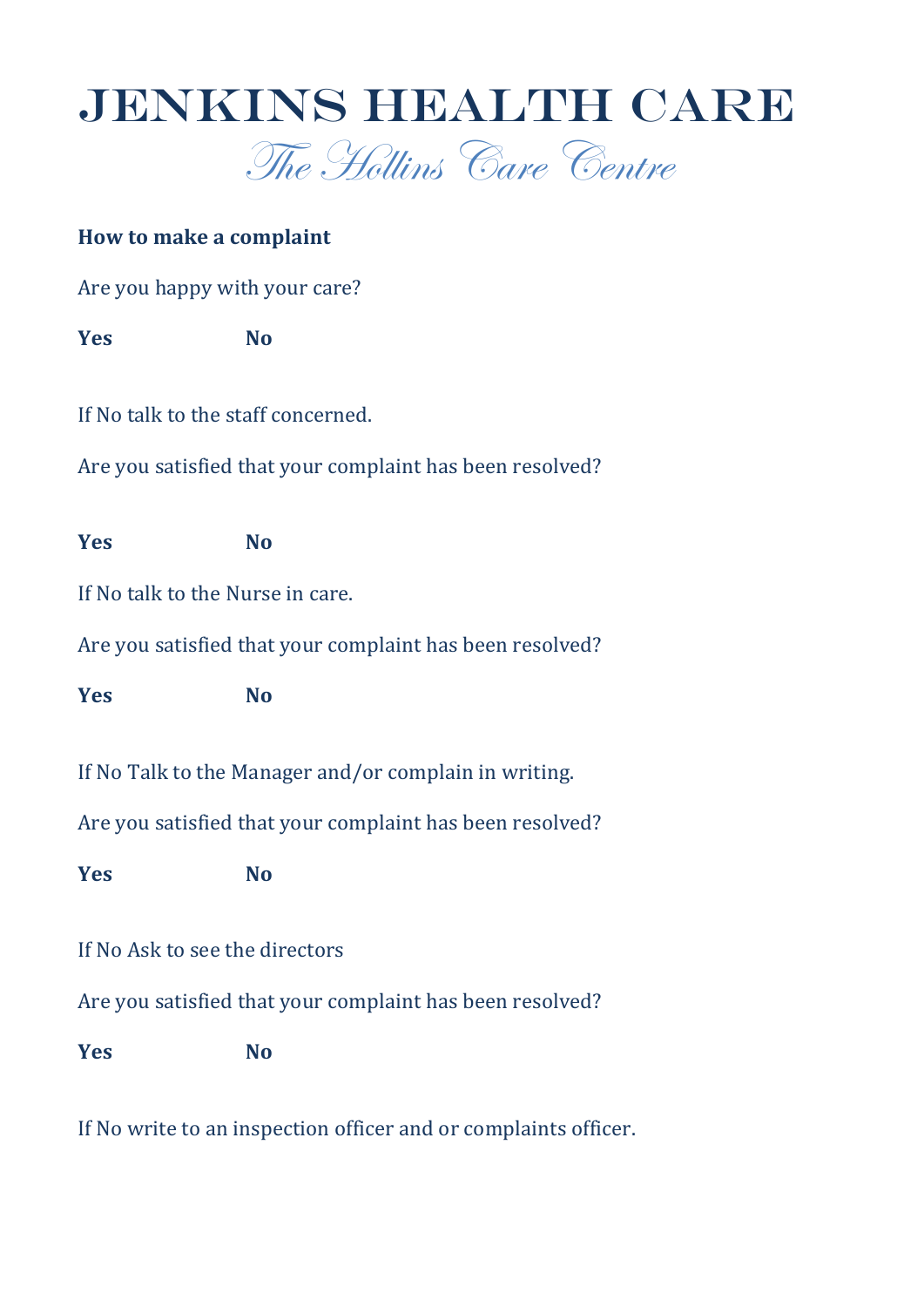

### **Useful Contact Details**

Amanda Holden Hollins Park Registered Manager 01639 635828

Karen Thomas Hollins Wood Registered Manager

Ms Carole Rice CIW Inspector Older People Care and Social Services Inspectorate Wales South West Region Government Buildings Picton Terrace Camarthan SA31 3BT T: 01267 245160

Complaints Officer Social Services Department Neath Port Talbot County Borough Council Civic Centre Port Talbot T: 01639763445

Complaints Officer ABMU Neath Locality Office Britannic House, Llandarcy Skewen, **Neath** T: 01792 326535